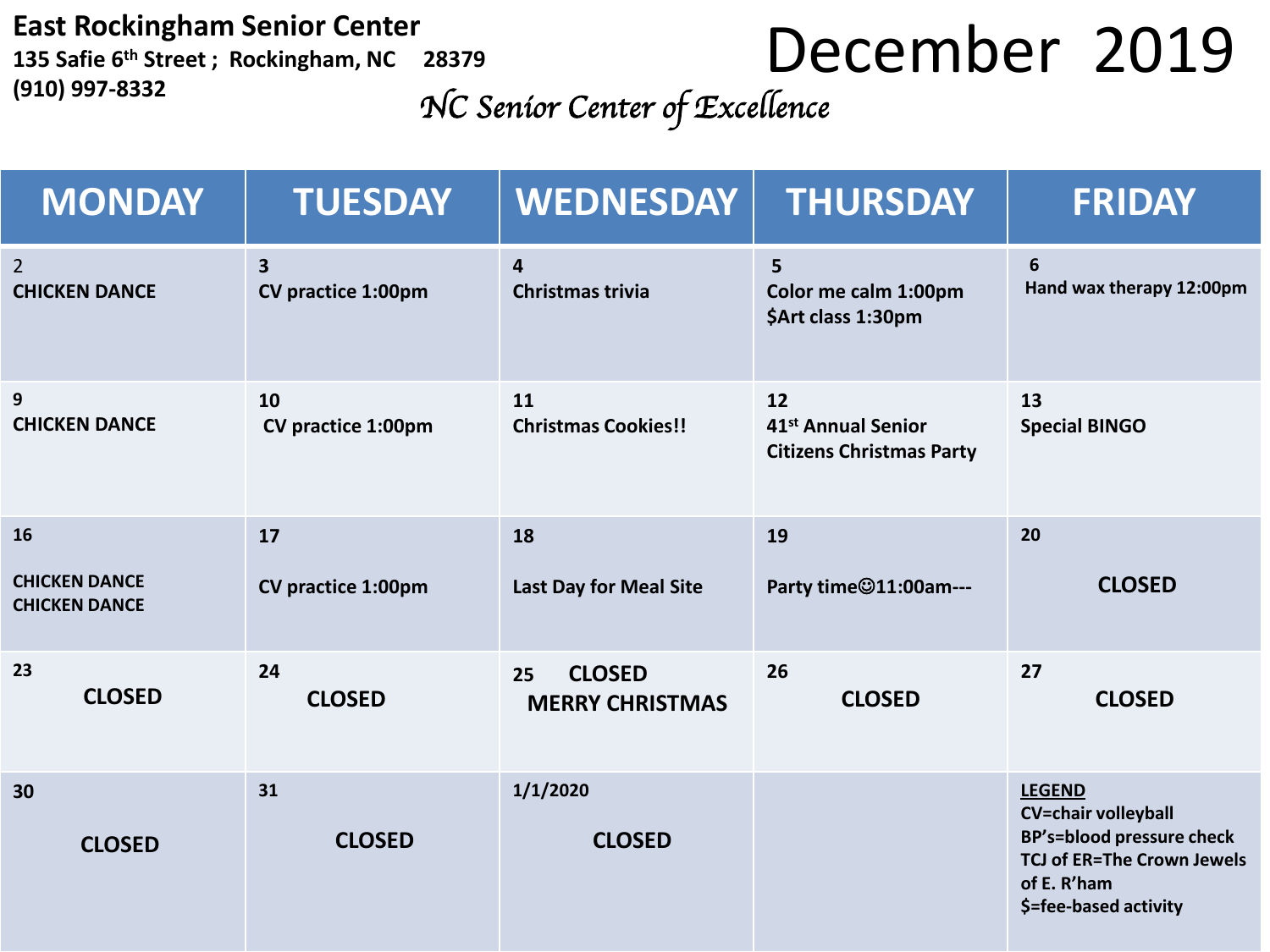Ellerbe Senior Center<br>306 Millstone Road, Ellerbe, NC 28338 910-652-6006

## December 2019

| <b>Monday</b>                                                           | <b>Tuesday</b>                                            | Wednesday                                               | <b>Thursday</b>                                                                | <b>Friday</b>                                       |
|-------------------------------------------------------------------------|-----------------------------------------------------------|---------------------------------------------------------|--------------------------------------------------------------------------------|-----------------------------------------------------|
| $\overline{2}$<br>Bingo 12:15 pm with<br><b>Richmond County Hospice</b> | $\overline{\mathbf{3}}$<br><b>Chair Exercises 10:30am</b> | $\overline{4}$<br><b>Volleyball Practice</b><br>10:00am | 5<br>Bingo 12:15pm with<br><b>Richmond Pines</b>                               | $6\phantom{1}$<br><b>Aggravation 12:15pm</b>        |
| 9<br>Bingo 12:15pm with<br>Humana                                       | 10<br>Chair Exercises 10:30am                             | 11<br><b>Volleyball Practice</b><br>10:00am             | 12<br><b>CLOSED</b><br><b>Senior Christmas Party</b><br><b>Cole Auditorium</b> | 13<br>Aggravation 12:15pm                           |
| 16<br>Bingo 12:15pm with<br><b>United Health Care</b>                   | 17<br>Chair Exercises 10:30am                             | 18<br><b>Volleyball Practice</b><br>10:00am             | 19<br><b>Center Christmas Party</b>                                            | <b>20 No Meals</b><br><b>Contract Rummy 12:15pm</b> |
| 23 NO Meals<br><b>Various Board Games</b>                               | 24<br><b>CLOSED</b>                                       | 25<br><b>CLOSED</b><br><b>Merry Christmas</b>           | 26<br><b>CLOSED</b>                                                            | 27<br><b>CLOSED</b>                                 |
| 30<br><b>CLOSED</b>                                                     | 31<br><b>CLOSED</b>                                       | $1 - 1 - 20$<br><b>CLOSED</b><br><b>Happy New Year</b>  |                                                                                |                                                     |